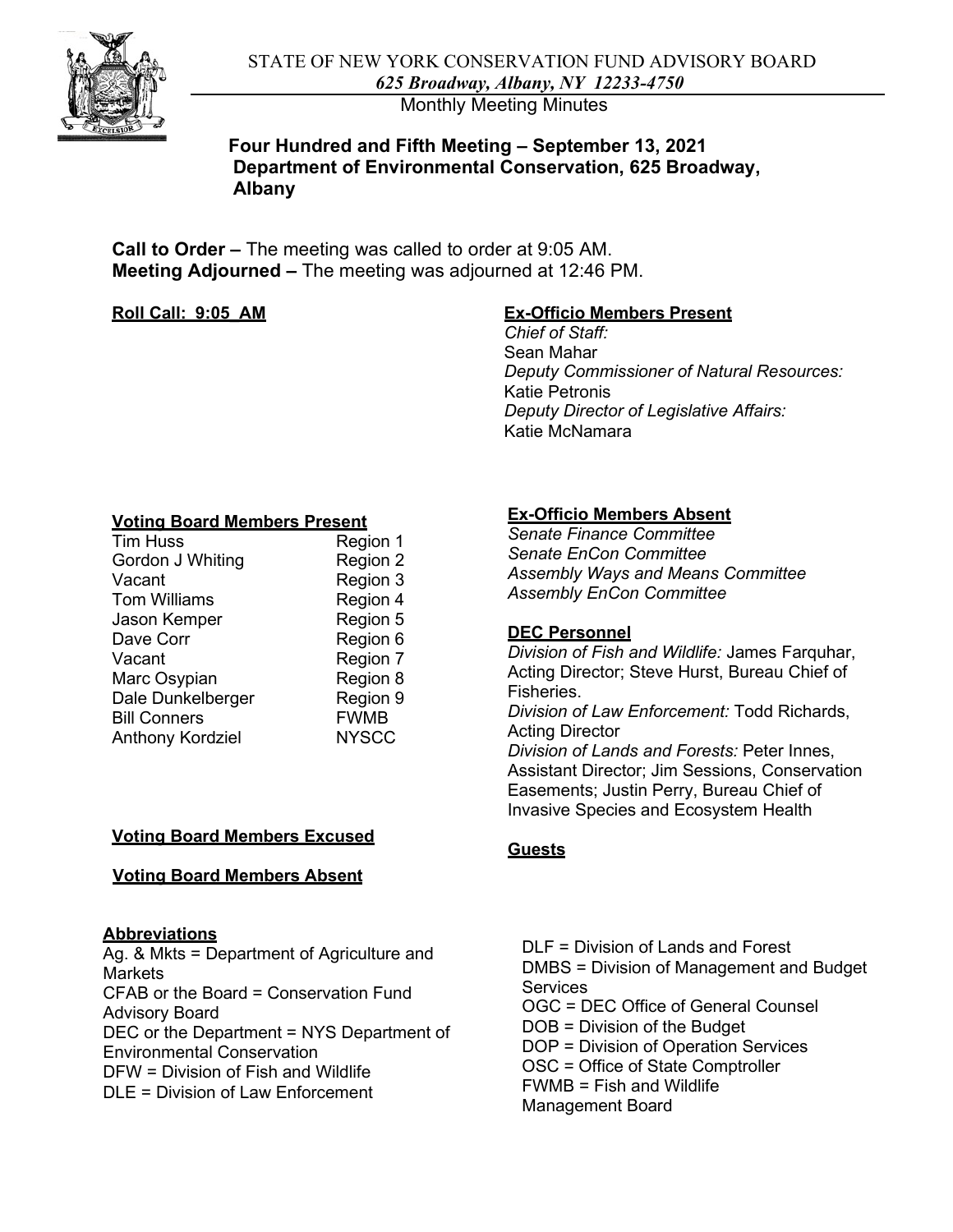# **Correspondence:** None

#### **Minutes of Prior Meeting;**

*MOTION: Dale Dunkelberger to accept June minutes; motion passed.* 

#### **Executive Report:**

 Sean Mahar, Chief of Staff Katie Petronis, Deputy Commissioner of Natural Resources Kate McNamera, Deputy Director of Legislative Affairs

- o Katie Petronis advised the group that at this time she did not have an update regarding Otterbrook Bridge. Once she received more information, she would provide an update.
- o Katie welcomed James Farquhar as the new Acting Director of the Division of Fish and Wildlife.
- is currently being prepared to post. Sean also stated that while there are  $\circ$  Sean Mahar and Katie provided an update of current critical fill requests and waivers that have been approved. Currently the position for Division Director has posted, the Assistant Director waiver has been approved and many retirements happening, they are working on getting positions filled.
	- $\circ$  Jason requested a list of waivers that have been submitted.

### **Division of Lands and Forests**

Peter Innes, Assistant Director Justin Perry, Bureau Chief of Invasive Species and Ecosystem Health Jim Sessions, Conservation Easements

- outreach concerning the clean, drain, dry effort and feel that it is working. has a section which provides information about invasive species. o Peter Innes and Justin Perry led a discussion regarding outreach concerning invasive species prevention. The Division has worked on Dave Corr offered the idea of a fifteen-minute video sent to school children about invasive species. Justin advised that the new Boater Safety Course
- $\circ$  Justin further advised that an outreach coordinator in the Division has been developing a high school curriculum about invasive species.
- $\circ$  Peter provided an update about the status of the health and safety landbank. The 2019 and 2020 reports can be found on the DEC website.
- $\circ$   $\,$  Tom Williams expressed frustration regarding a press release that was House. He stated that the house was on the historical register and should issued on September  $7<sup>th</sup>$  regarding the removal of the old Gooley Club not be removed. Staff advised Tom that the roadway was being closed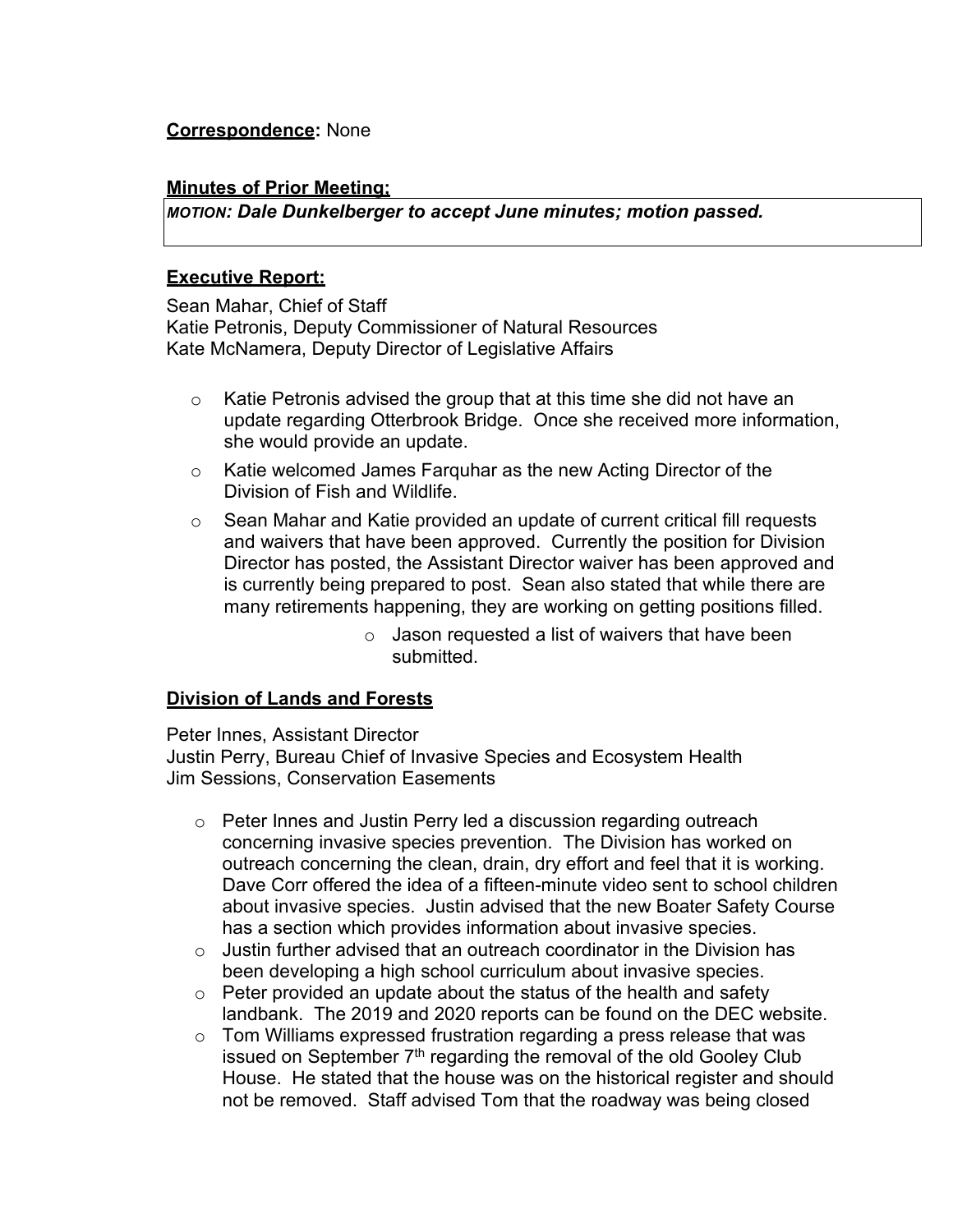down to remove the building which was deemed as unsafe.

o The board requested a list of all Conservation Easements. The Division of Lands and Forest will follow up with a list.

# **Division of Fish and Wildlife**

James Farquhar, Acting Director Steve Hurst, Bureau Chief of Fisheries

- Central Office. o Steve Hurst provided an update regarding staffing in the Hatchery Positions. Currently there have 12 vacant positions; 2 of which are in
- o Steve provided an update regarding Rome Hatchery which suffered a flood and the loss of 21,000 fish. He stated that overall, this loss is not as significant as it could have been.
	- o After digging five different wells which did not produce enough water and finding veligers in the spring water Steve advised that Rome will most likely be considered a zebra positive hatchery.
- o Steve also provided over all updates regarding hatcheries. The bureau is shifting to cold water production in South Ostelic. He is concerned about the Chateagay Hatachery which has been pushed to the max.
- o Dave Corr asked if there is any planning about adding a hatchery in the future. Steve advised that at this time no, the Division needs to work on logistics and completing larger tasks.
- $\circ$  Jason expressed frustration regarding the loss of positions for hatcheries and the constant need to push for positions to be approved and filled.
- $\circ$  Steve completed the hatchery updates by advising that the Salmon River fish ladder crowder is complete. The hatchery is closed to the public this fall but the ladder looks good.
- o Jim Farquhar provided an update on License Sales. Dave stated that he has been contacted by a number of people who did not receive their lifetime hunting licenses. Jim will follow up with Mary Bailey regarding this.
- rulemakings.  $\circ$  Jim also provided updates about filled positions and the status of current
- $\circ$  Jason requested an update regarding the Habitat Account which Jim will provide.

# **Division of Law Enforcement Report:**

Todd Richards, Acting Director

o Todd Richards provided an update regarding the current staffing of the Division stating there currently there are 61 vacancies. They expect between five to ten retirements within the next month and are in the